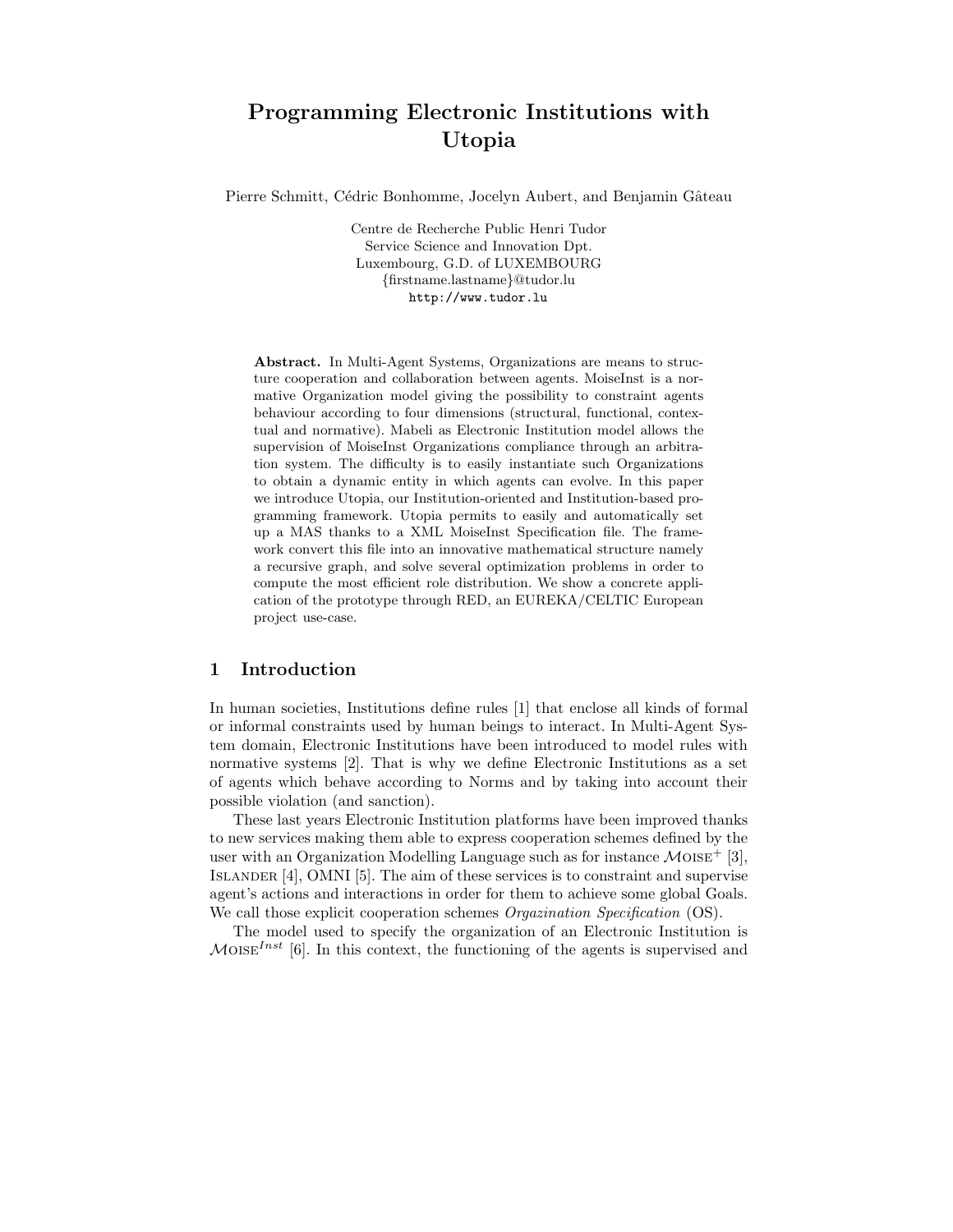controled with a set of Institution services regrouped in a specific "normative middleware" called  $\mathcal{S}$ YNAI on which the agents execute themselves.

This paper aims at presenting how it is possible to easily implement an Electronic Institution specified with  $\mathcal{M}$ OISE<sup>Inst</sup>, supervised with SYNAI and in which standard agents provided with the platform evolve and achieve their Goals. For that, three steps have been needed:

- 1. Define the structure of data in which the OS will be stored.
- 2. Develop a set of agents working in and able to supervise an Organisation Entity (OE) instantiating the OS defined by an user.
- 3. Develop a template of JADE based agents able to evolve in the OE (i.e. able to play Roles and achieve Goals) by loading specific behaviours provided by the user in order to execute actions achieving the Goals defined in the OS.

The paper is built as follows: in Section 2 we present rapidly  $\mathcal{M}$ OISE<sup>Inst</sup> and  $S<sub>Y</sub>NAI$  composing the foundations of our work. Section 3 deals with the implementation of the framework (named Utopia) allowing the implementation of such Electronic Institution. At last, before conclude, the Section 4 illustrates the use of Utopia through an application of security policies deployment developped in the context of European RED project.

## 2 Normative Organization Modelling

 $M$ OISE<sup>Inst</sup> [6] is founded on the MOISE<sup>+</sup> organizational model [3]. It is composed of the following components that are used to specify an Organisation of agents in terms of structure, functioning, evolution and Norms (see Figure 1):



Fig. 1.  $M$ OISE<sup>Inst</sup>, a normative Organization Specification model

- A Structural Specification (SS) defines: (i) the Roles that agents will play in the Organization, (ii) the relations between these Roles in terms of authority, communication or accointance, (iii) the Groups, additional structural primitives used to define and organize sets of Roles;
- A Functional Specification (FS) defines global business processes that can be executed by the different agents participating to the Organization according to their Roles and Groups;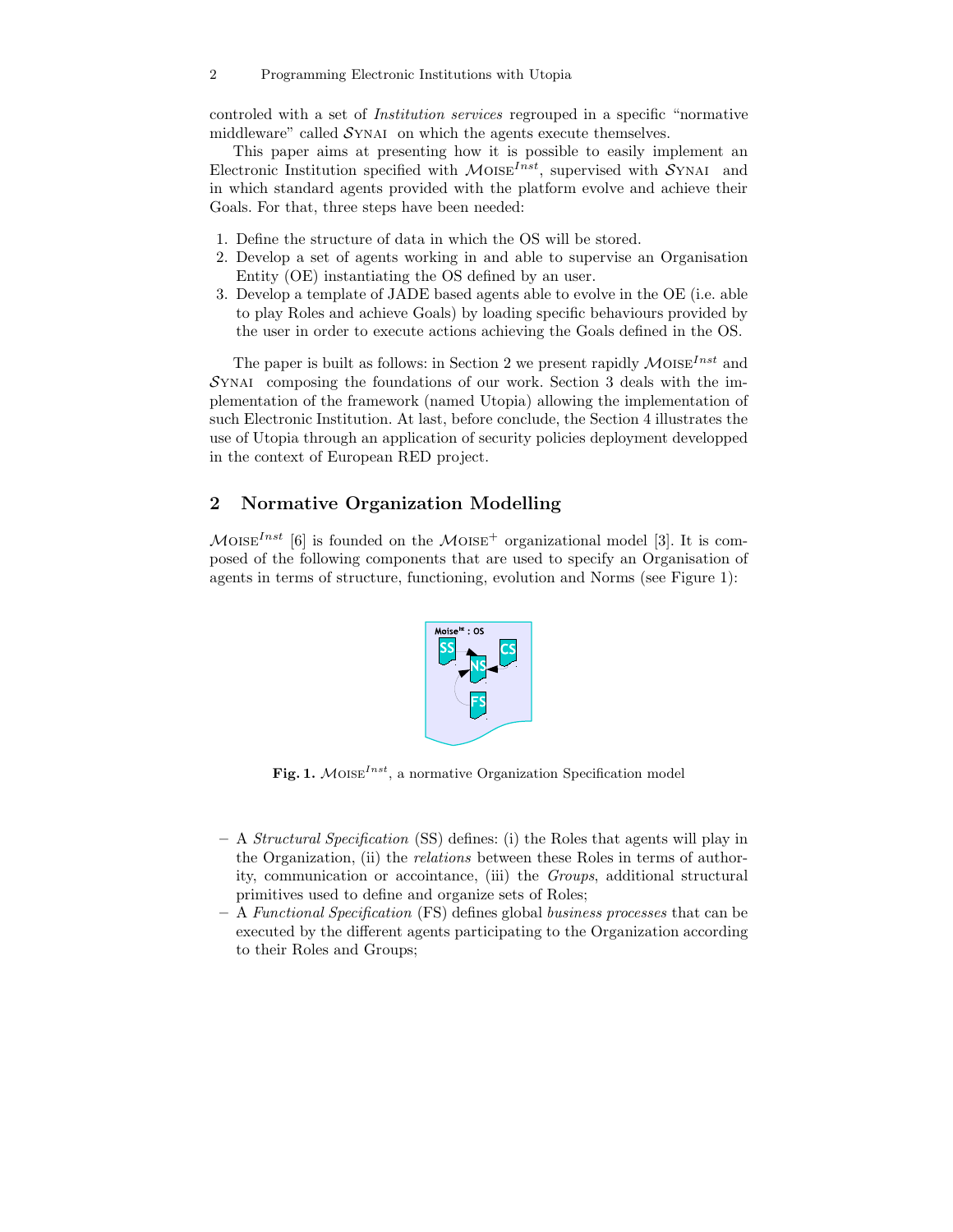- $A$  Contextual Specification (CS) specifies, a priori, the possible evolution of the Organization in terms of a state/transition graph;
- $-$  A *Normative Specification* (NS) defines the deontic relations gluing the three independant Specification (SS, FS, CS). This NS clearly states rights and duties of each Roles/Groups of SS on sets of Goals (Missions) of FS, within specific states of CS.

These four Specifications form the Organizational Specification (OS). The Organizational Entity (OE) is then built by instantiating the OS through the Agent playing roles, achieving goals and respecting active norms in valid contexts. The  $\mathcal{S}_{\text{YNAI}}$  [7] middleware manages and controls the functioning of this  $OE$ . As depicted on Figure 2,  $SYNAI$  is composed by a set of manager agents supervising the actions of agents "Agt" on the OE.



Fig. 2. Supervision by  $SYNAI$  of an OE

This layer is in charge of: (i) managing the life cycle of SS as entering/exiting of agents within the Organization, or requesting/leaving of Roles or Groups by the agents, (ii) coordination of the concurrent execution of FS as commitment to Missions or achievement of Goals, etc, (iii) dynamic and evolution of the Organization state through the CS, (iv) the monitoring and supervision of Norms of NS activated/deactivated by the evolution of the Organization.

While agents evolve inside the organization, agents of  $S_{\text{YNAI}}$  have to interpret and "understand" the OS (in order to respect it or to control it). For that, we need to structure the data of the organization and to this end, we chose recursive graph.

## 3 Implementation of Utopia

Recursive graphs are innovative mathematical structures [8] widely used to have a very generic representation of data. In our case, a recursive graph particularly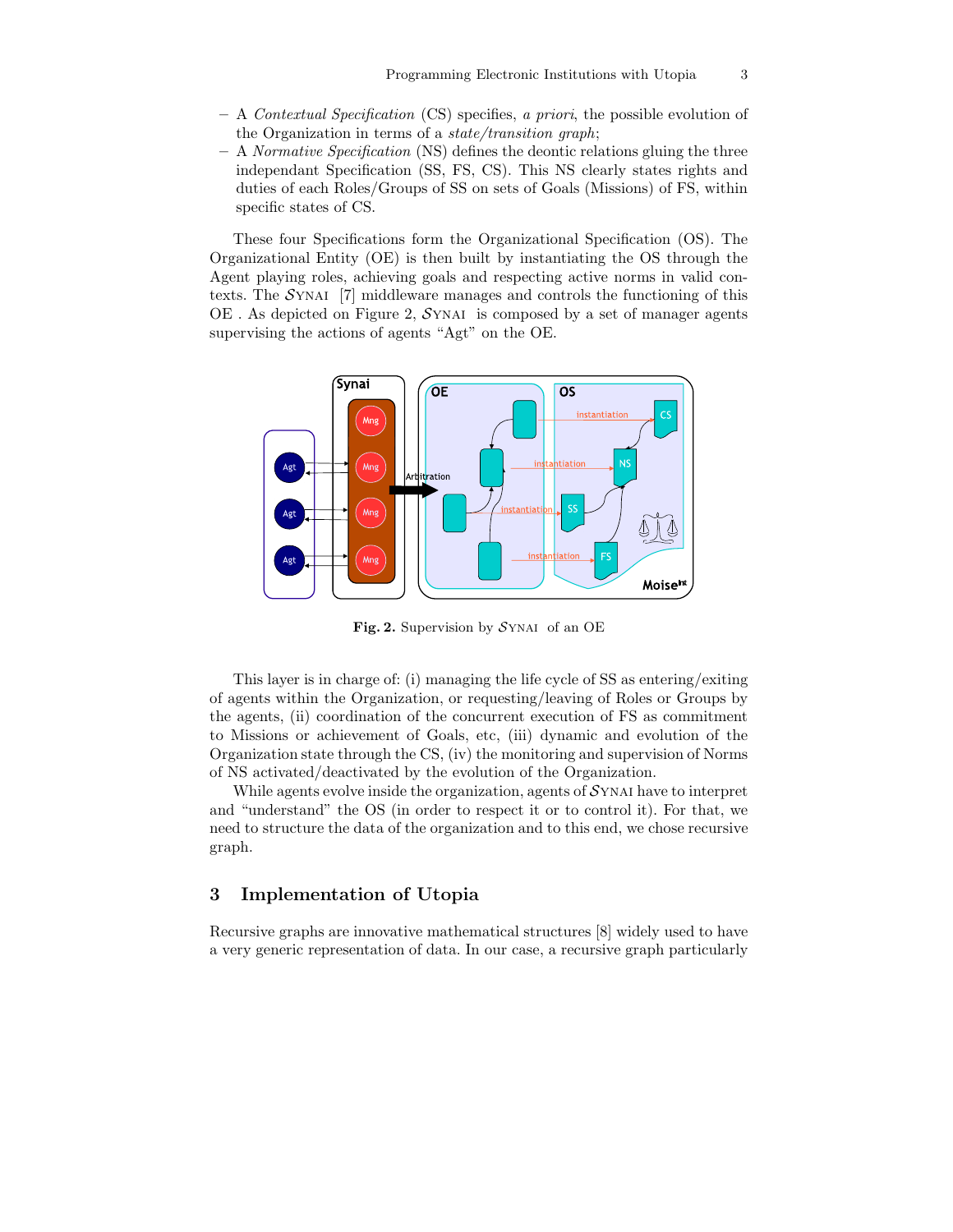meets the underlying needs of  $\mathcal{M}$ OISE<sup>Inst</sup> which is mostly recursive : Groups can include others Groups, Missions can include others Missions, etc... Moreover, the sub recursive graph extraction makes the data sharing more easier.

Utopia and its architecture using an Electronic Institution paradigm make the essential problematics of setting up a Multi-Agent System easier. Indeed two steps are needed:

- 1. Define the OS in a XML file (an authoring tool to specify the OS will be developped later).
- 2. Develop specific behaviours (in java classes) that the generic agents will load in order to execute actions achieving the goals defined in the OS.

### 4 Demonstration scenario

Our use-case is part of a demonstrator set up in the context of the RED project [9] which defines and designs solutions to enhance the detection/reaction process, improves the overall resilience of IP networks to attacks by embedding means to enrich the alert with better characterized information, and additional information about the origin and the impact of the security incident.

To provide the detection and reaction functionalities, RED proposes an architecture containing a set of elements, depicted in Figure 3:

- ACE (Alert Correlation Engine): this element is in charge to receive alerts from network nodes, and enhances the detection of attacks by combining several diagnosis combinations.
- PIE (Policy Instantiation Engine): this element receives the information about attacks from the ACE and instantiates new security policies to react to the attack in a high level reaction loop. This paper is focused on this element.
- PDP (Policy Decision Point): this element receives the new security policies defined by the PIE and deploies them in the enforcement points.
- RDP (Reaction Decision Point): this element receives the information about attacks from the ACE and decides of how to act in a mid level reaction loop.
- PEP/REP (Policy Enforcement Point/Reaction Enforcement Point): This component, outside the RED node, enforces the security policies provided by the PDP and the reaction provided by the RDP. It also performs an immediate low level reaction.

RED proposes three different types of reaction based on level of diagnosis required to apply them:

- Immediate reaction, which is an automatic response with a diagnosis based on the capabilities embedded in the device and decided by the PEP/REP,
- Short term reaction, where the diagnosis is done with a limited and local vision of the monitored information system, decided by the RDP based on the information provided by the ACE and which does not instantiate new security policies,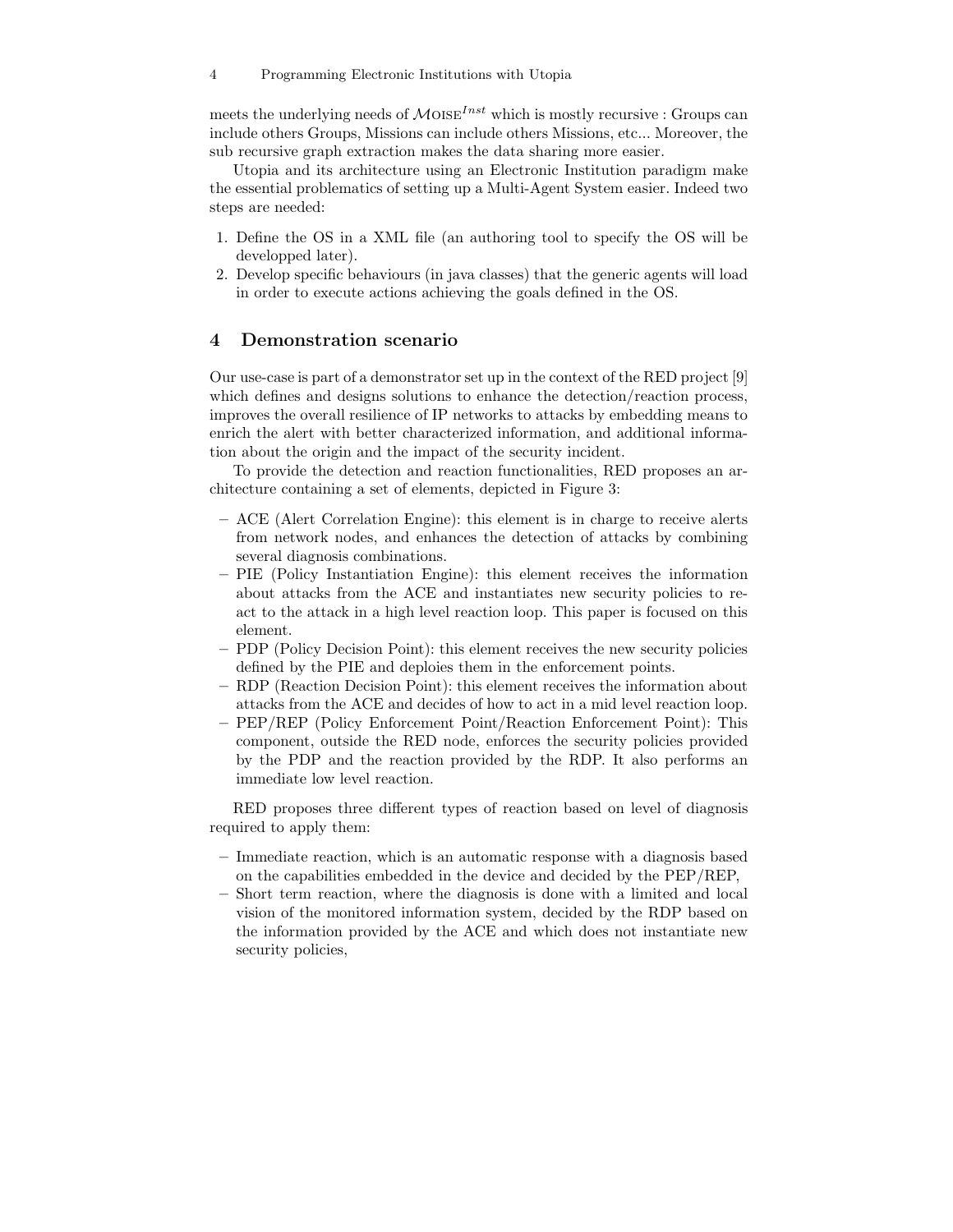

Fig. 3. RED architecture

– Long term reaction, where the diagnosis is done with a global vision of the monitored information system, decided by the PIE and which generate new security policies based on the ACE alerts which are sent to the PDP to deploy them in PEP.

A multi-agent system is used to represent RED nodes. Each component is represented by an agent playing a Role (ACE, RDP, PIE, PDP, REP, PEP) of the node which is represented as a  $MOISE^{Inst}$  Organization. In the following, we will describe the Goals that agents have to achieve in a context of a black-hole attack.

#### 4.1 Black-hole attack and countermeasures

In our scenario Alice and Bob are communicating with help of a VoIP service provided by a SIP server. A Malicious node executes an attack structured in two successive steps. First, the Malicious node changes the ARP tables of Alice, Bob and the SIP Server (ARP poisoning) in order to have all the trafic routed by itself. Then, it carries out a black-hole attack by dropping (not retransmitting) the packets. As a result, the conversation between Alice and Bob cannot progress.

Once the attack succeeded, an intrusions detection tool detects the attack and sends alerts to the PIE and the RDP through the ACE. The agent playing the Role of RDP have to apply a short term reaction by asking PEP to delete their ARP entries corresponding to the MAC address of the malicious node. The agent playing the Role of PIE aims at implementing new policies forbidding the input and the forward of trafic coming from the malicious node (via its MAC address) and adding static ARP entries binding the real IP addresses and MAC addresses. Then the PIE agent sends these new policies to PDP which transform them into script and/or executable command regarding to PEP's specifications (type, host, OS, etc.). At last, agents playing PEP Role have to execute command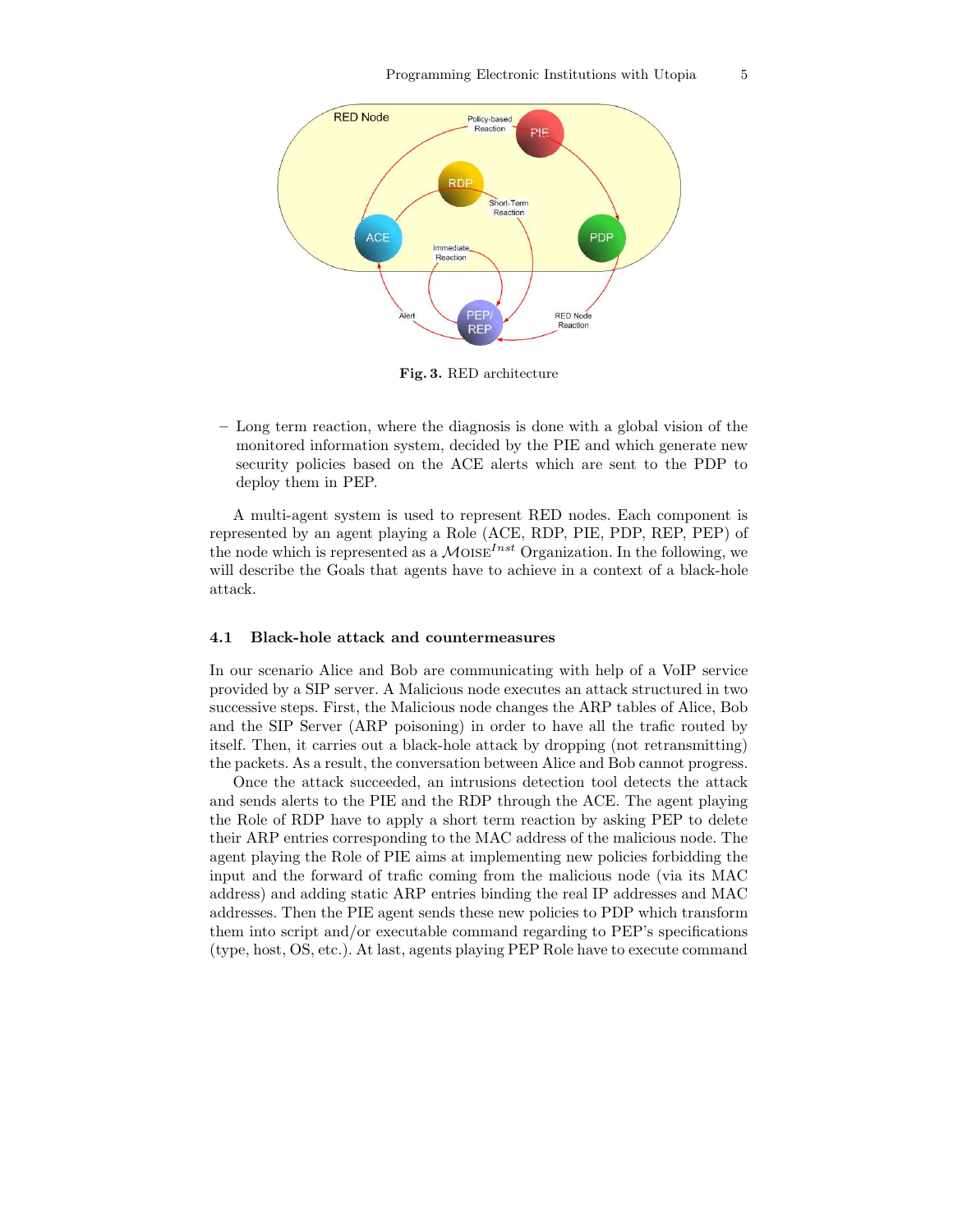and/or scripts on the device they interface. We will see more precisely in the next section how an Organization is implemented with Utopia in order to represent a RED node as an Electronic Institution.

#### 4.2 Implementation with Utopia

Utopia make possible to easily deploy a MAS where agents play the appropriate Roles, namely ACE, PIE, PDP and PEP from a simple Structural Specification. Thanks to cardinalities, the MAS composition can respect the RED architecture : ACE, PIE and PDP are played by only one agent and PEP are distributed over the network devices.

We can handle the agent behaviour after an attack with a simple Functional Specification : four Missions (one for each agent) composed by two Goals run in parallel, one dedicated to messages reception, the other to message sending. The following shows Domain Knowledge Specification of the goals binding them to their corresponding java classes that the user have to provide, and the FS coming from the OS XML file. There is no grouping of goals in missions, that's why the FS is so simple.

```
<?xml version="1.0" encoding="UTF-8"?>
<?xml-stylesheet href="xml/os.xsl" type="text/xsl" ?>
<!DOCTYPE OrganizationalSpecification SYSTEM "../xml/os.dtd">
<OrganizationalSpecification id="Red">
    <DomainKnowledgeSpecification>
      <Goal id="gPIESend" class="red.pie.GPIESend"></Goal>
      <Goal id="gACESend" class="red.ace.GACESend"></Goal>
      <Goal id="gPDPListen" class="red.pdp.GPDPListen"></Goal>
      <Goal id="gPEPListen" class="red.pep.GPEPListen"></Goal>
      <Goal id="gPEPIPListen" class="red.pep.GPEPIPListen"></Goal>
[1, 1]</DomainKnowledgeSpecification>
[1, 1]<FunctionalSpecification>
      <GoalId>gPIESend</GoalId>
      <GoalId>gACESend</GoalId>
      <GoalId>gPDPListen</GoalId>
      <GoalId>gPEPListen</GoalId>
      <GoalId>gPEPIPListen</GoalId>
    </FunctionalSpecification>
</OrganizationalSpecification>
```
The Normative Specification only force the four agents playing the Roles of ACE, PIE, PDP and PEP to do their associated Missions, that is to say, to run two Java Goal implementations. Obviously, each Goal implementation allow the specialization of the agents, and thanks to Utopia's primitive functions, it is very easy to send or receive messages and XML alerts.

### 5 Conclusion

In this paper we described an Electronic Institution programming framework named Utopia based on  $M$ OISE<sup>Inst</sup> for the Organization Specification and on recursive graph for the Organization representation. Thanks to a recursive graph,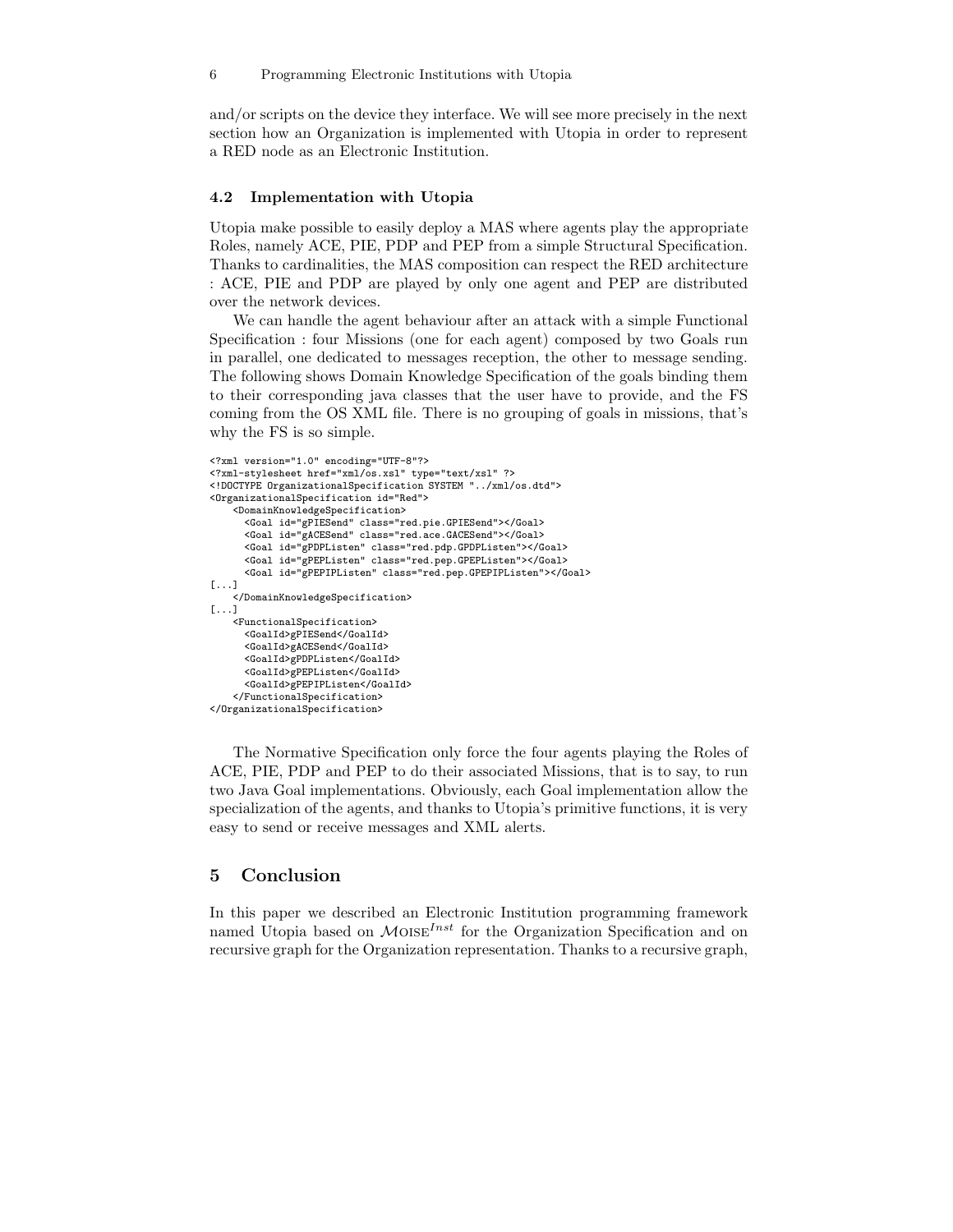all the homogeneous data are stored in an unique recursive structure, allowing us to easily distribute the shared information between agents of Utopia using concepts such as sub-recursive graphs.

With the RED use-case we showed how easily the essential problematics of setting up a Multi-Agent System could be solved with Utopia and its powerful architecture using an Electronic Institution paradigm. Actually Utopia allows to simply deploy a MAS without any need of network programming (as Socket coding or thread management). Furthermore, with this kind of network abstraction, the implementation of RED is completely reusable: we can run the system on many different networks. Moreover, it is far easier to brings into the MAS development many security specialists, as Electronic Institution permits to clearly separate the different system Goals and thus, the different security problematics.

Despite the easiness of implementing a working Electronic Institution that Utopia brings, as demonstrated in a real use-case, some improvements can be considered. Actually, the way of managers and supervisor to control the functionning of the organization is basically a centralized arbitration system. However the multi-agent system principles advocate decentralization. As a consequence, a first evolution could be done in order to obtain an Electronic Institution allowing the distribution of the OE and  $\mathcal{S}_{\text{YNAI}}$  without putting the optimization of the role distribution aside. Moreover, the agents' decision taking mechanisms could be improved to exhibit a smarter behaviour in order to choose the right Goals to achieve at the right time more efficiently.

Acknowledgment This work has been funded by Luxembourger FNR-CORE project TITAN (C08/IS/21).

#### References

- 1. North, D.C.: Institutions, Institutional Change and Economic Performance. 1st edition edn. Political Economy of Institutions and Decisions. Cambridge University Press (October 26 1990)
- 2. Jones, A., Carmo, J.: Deontic logic and contrary-to-duties. In: Handbook of Philosophical Logic. Kluwer (2001) 203–279
- 3. Hübner, J.F., Sichman, J.S., Boissier, O.: A model for the structural, functional, and deontic specification of organizations in multiagent systems. In: SBIA'02. Number 2507 in LNAI, Springer (2002) 118–128
- 4. Esteva, M., Rosell, B., Rodriguez-Aguilar, J.A., Arcos, J.L.: Ameli: An agent-based middleware for electronic institutions. In: AAMAS'2004, New York City, USA, ACM Press (19-23 July 2004) 236–243
- 5. Dignum, V., Vazquez-Salceda, J., Dignum, F.: Omni: Introducing social structure, norms and ontologies into agent organizations. In: ProMAS International Workshop 2004, New York, USA (2004)
- 6. Gâteau, B., Boissier, O., Khadraoui, D., Dubois, E.: Controlling an interactive game with a multi-agent based normative organizational model. In: COIN II. Volume 4386/2007 of LNCS., Springer (2007) 86–100
- 7. Gâteau, B.: Modélisation et supervision d'institution multi-agent. PhD thesis, ENS Mines Saint-Etienne (2007)